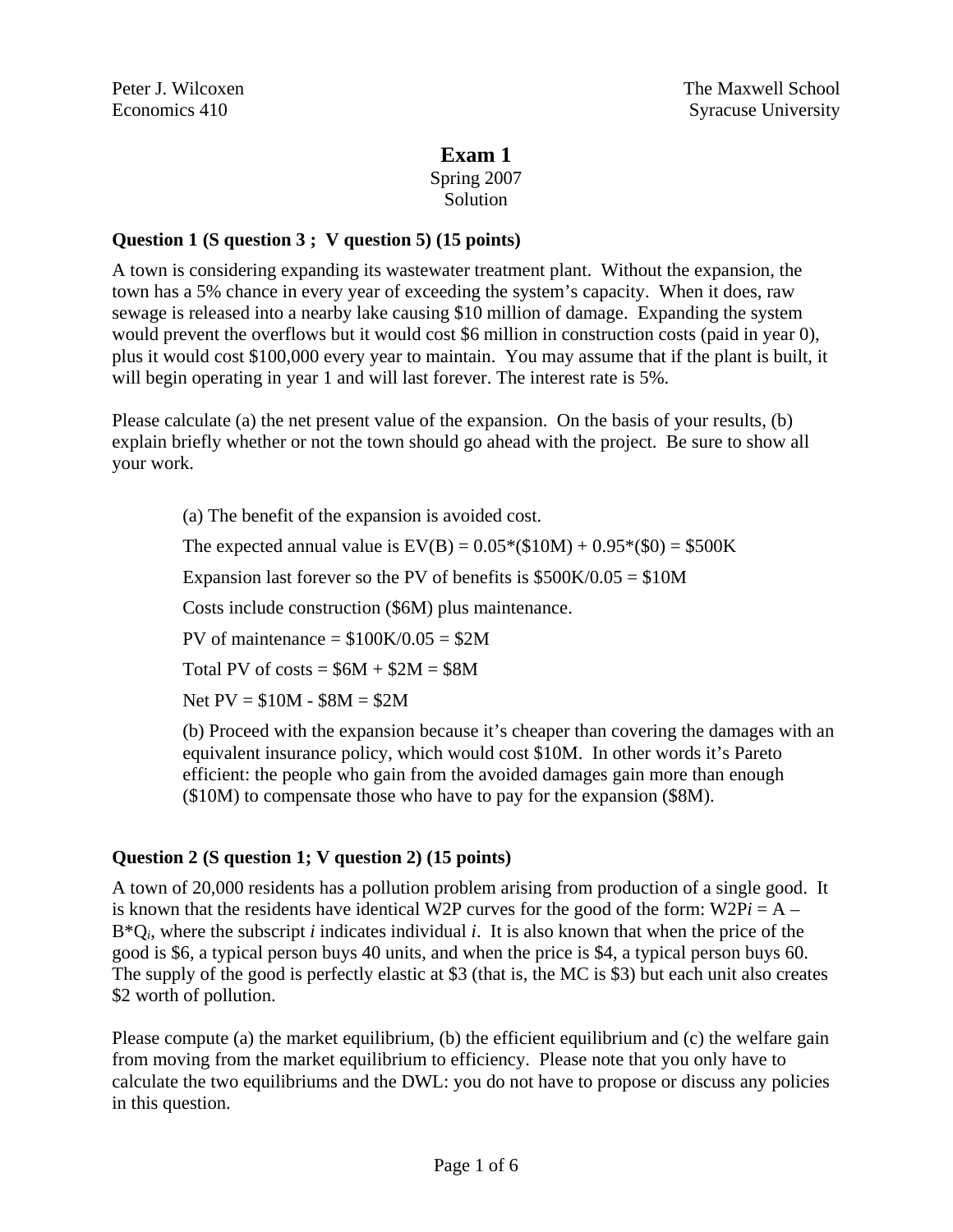(a) Finding the values of A and B:  $W2Pi = A - B*Qi$  $6 = A - B*40$  $A = 6 + B*40$  $4 = A - B*60$  $4 = (6 + B*40) - B*60$  $-2 = -20*B$  $B = 1/10$  $A = 6 + (1/10)*40$  $A = 10$  $W2Pi = 10 - (1/10)^*Qi$ Finding the market demand curve:  $(1/10)*Qi = 10 - P$  $Qi = 100 - 10*P$  $QT = 20,000*Qi$  $QT = 20,000*(100-10*P)$  $QT = 2,000,000 - 200,000 \cdot P$ Finding the market equilibrium:  $P = MC = $3$  $QT = 2,000,000 - 200,000$  \*\$3  $QT = 1.4M$ (b) Finding the efficient equilibrium:

 $P = MSC = MC + MCext = $3 + $2 = $5$ 

 $QT = 2,000,000 - 200,000*$ \$5

 $QT = 1M$ 

(c) The welfare gain is the triangular area above the demand curve, below the MSC and between the 1M and 1.4M quantities:

 $DWL = (1/2)*(1.4M - 1M)*(\$5 - \$3)$ 

 $DWL = $400K$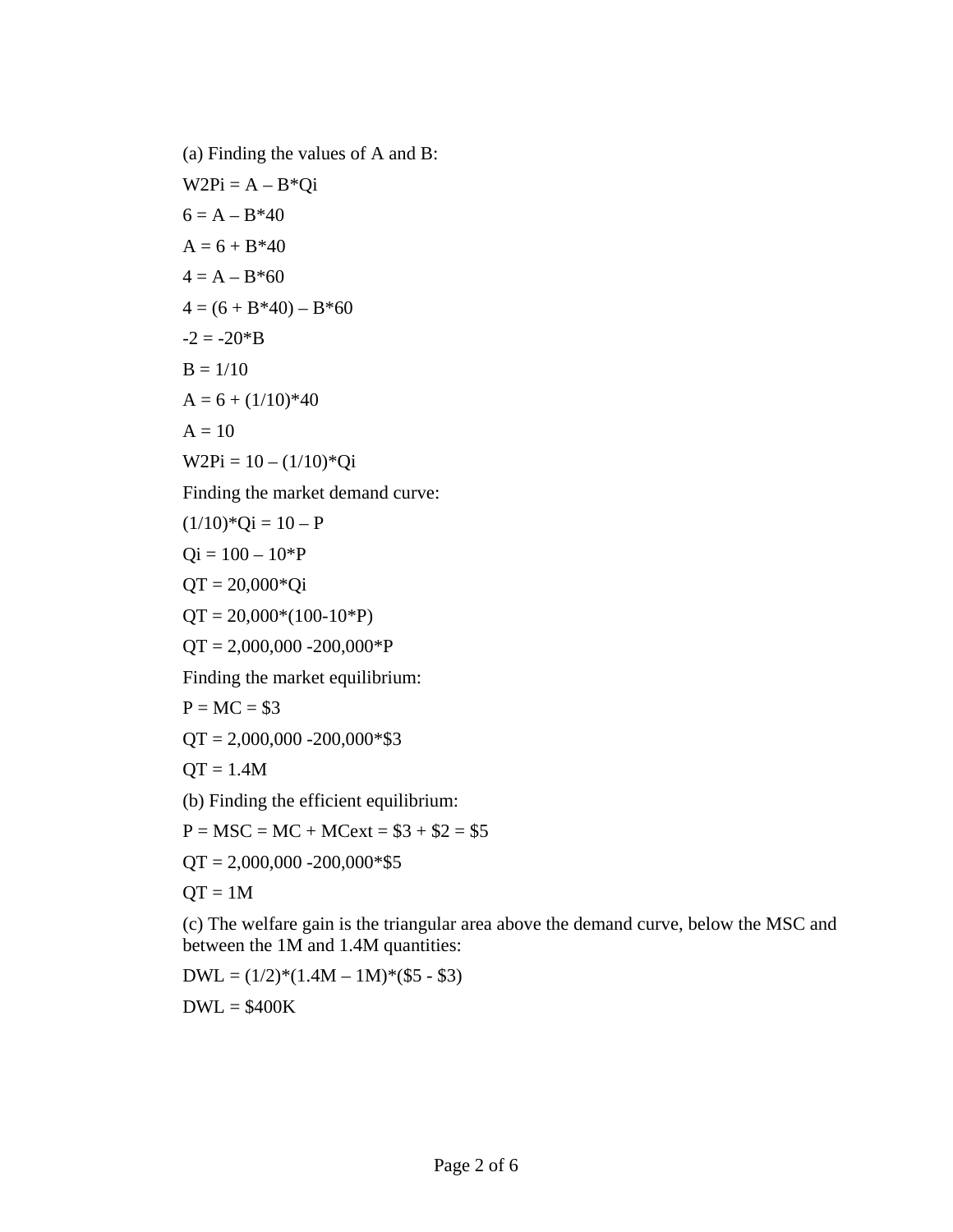## **Question 3 (S question 5; V question 1) (15 points)**

A pollutant is emitted by three sources. It is currently uncontrolled and each source emits 100 tons. The marginal benefit of abatement is known to be: MBA =  $100 - 0.6$ <sup>\*</sup>Qa. The marginal abatement cost curves for the three sources are the following:  $MAC1 = 2*Qa1$ ,  $MAC2 = (1/3)*Qa2$ , and  $MAC3 = (2/3)*Qa3$ .

Please calculate (a) the efficient total amount of abatement and (b), (c) and (d) the amount of abatement that should be done by each source. Note that you only have to find the efficient pattern of abatement: you do not need to discuss a policy in this question.

(a) Finding the overall marginal cost of abatement curve:

\n
$$
Qa1 = MAC/2
$$
  
\n $Qa2 = 3 * MAC$   
\n $Qa3 = (3/2) * MAC$   
\n $QaT = MAC * (1/2 + 3 + 3/2)$   
\n $QaT = 5 * MAC$   
\n $MAC = (1/5) * QaT$   
\nFinding the efficient Q:  
\n $MBA = MAC$   
\n $100 - 0.6 * Qa = (1/5) * Qa$   
\n $100 = 0.8 * Qa$   
\n $Qa = 125$   
\n $(b), (c), (c)$   
\nFinding the value of MAC (and MBA) at the efficient Q:  
\n $MAC = (1/5) * 125 = $25$   
\nInserting into the individual MAC equations to find each firm's abatement:  
\n $Qa1 = $25/2 = 12.5$ \n

 $Qa2 = 3* $25 = 75$ 

 $Qa3 = (3/2)*\$25 = 37.5$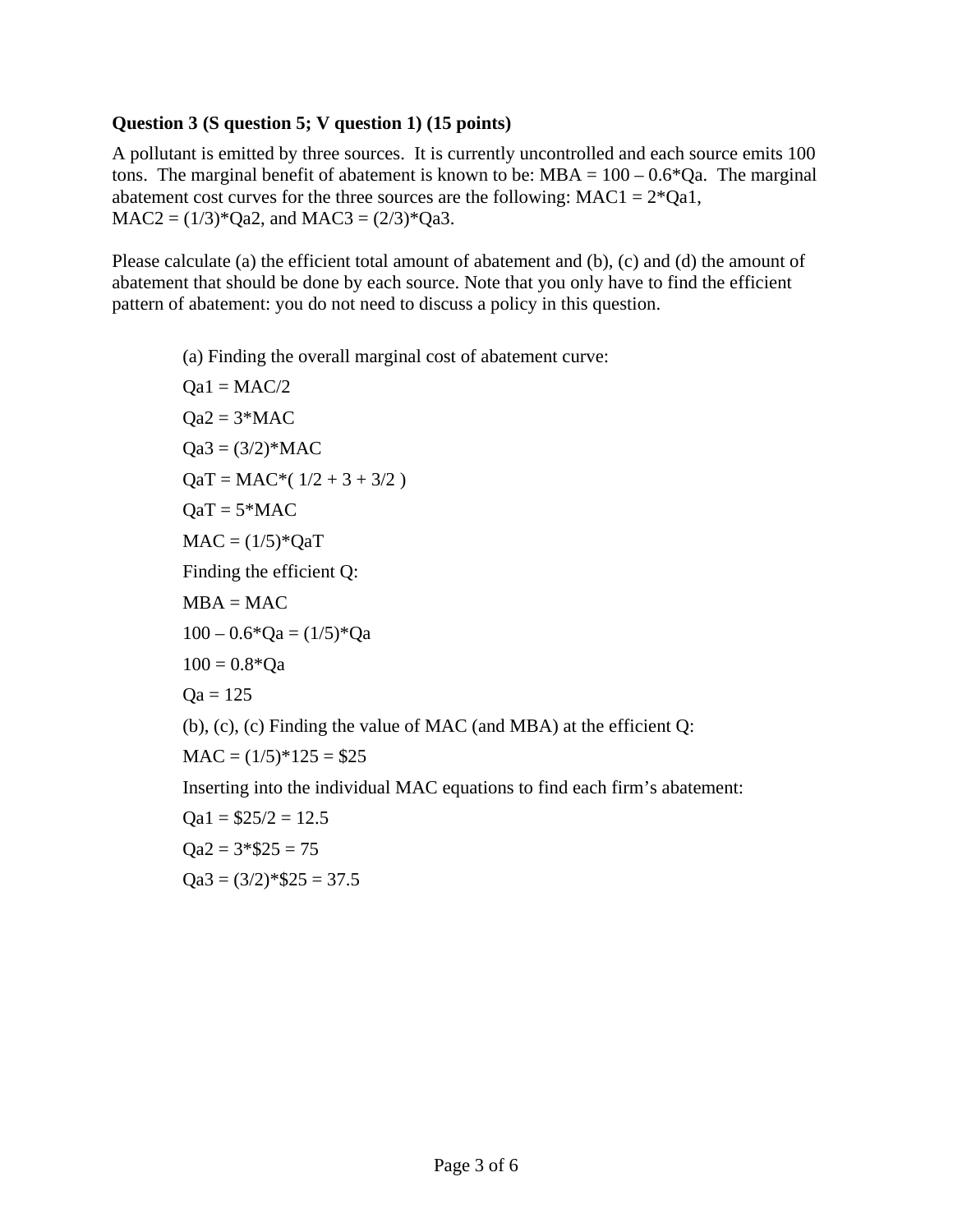#### **Question 4 (S question 2; V question 3) (15 points)**

Three sources emit a pollutant. Each is initially emitting 100 tons. The marginal benefit of abatement is known to be \$240 per ton, and the sources have the marginal abatement costs shown:  $MAC1 = 4*Qa1$ ,  $MAC2 = 6*Qa2$ ,  $MAC3 = 3*Qa3$ .

Design a tradable permit system that will achieve the efficient amount of abatement while spreading the total compliance cost equally across the three sources. Please calculate (a), (b) and (c) the number of permits that should be distributed to each source.

(a), (b), (c) Since the MBA is constant at \$240, the efficient levels of abatement and emissions, and abatement costs, can be calculated independently:

```
Source 1: 
$240 = 4*Qa1Qa1 = 60Compliance cost = (1/2)*60*240 = $7,200Efficient emissions = 100 - Qa1 = 40 tons
Source 2: 
$240 = 6*Qa2Qa2 = 40Compliance \cos t = (1/2) \times 40 \times 240 = $4,800Efficient emissions = 100 - Qa2 = 60 tons
Source 3: 
$240 = 3*Qa3Qa3 = 80Compliance \cos t = (1/2) \times 80 \times 240 = 9,600Efficient emissions = 100 - 80 = 20 tons
Finding the equalized compliance cost: 
Equal cost = (\$7,200 + \$4,800 + \$9,600)/3 = \$7,200
```
*Permits to equalize cost:* 

Source 1: Q permits  $= 40$  (just equal to its efficient emissions since source 1 already has the right compliance cost)

Source 2 needs to pay an additional  $$7,200-$4,800 = $2,400$ . Since the price of a permit will be \$240 (equal to the MAC and MBA), that means it should have to buy 10 permits. Since it will need 60 in the end, it should be given 50 initially.

Source 3 needs to pay \$2,400 less. That means it needs to be able to sell 10 permits. Since it will need 20 permits to cover its emissions, it should be given 30 initially.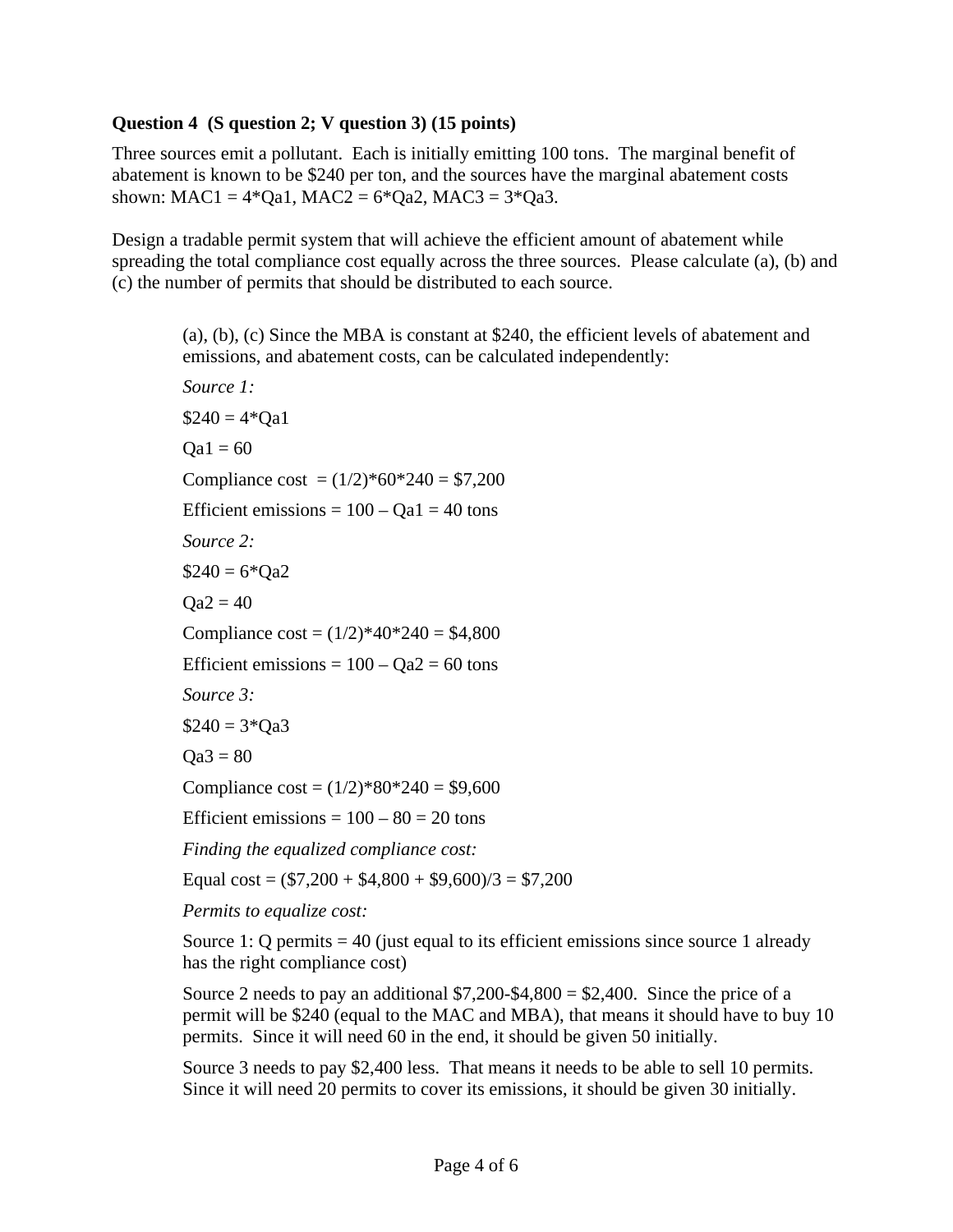## **Question 5 (S question 4; V question 4) (15 points)**

Two sources of a pollutant were recently regulated. Just before regulation each was emitting 1000 pounds of the pollutant (2000 pounds total). The MBA for the pollutant is \$40 per pound. At the time of regulation, the sources are believed to be able to abate at the following costs:  $MCA1 = (1/20)^*Qa1$ ,  $MCA2 = (1/10)^*Qa2$ . A permit system was established and each firm was given exactly the number of permits that the regulator expected it to need at the efficient pattern of abatement. (No tweaking to equalize costs.) However, the projected MAC for source 1 turned out to be wrong. The true curve was  $MCA1 = (1/10)^*Qa2$ .

Please calculate: (a) and (b) the original number of permits given to each firm, (c) the expected price of a permit, (d) the amount of abatement that would be efficient given the true MCA1, (e) the actual price of a permit, (f) and (g), the actual amount of abatement done by each source, (h) the value of any permit sales between the firms, and (i) the deadweight loss due to the policy.

(a), (b) When the system was designed, the abatement and emissions (and therefore the allocated permits) of each source were expected to be as follows.

*Source 1:*   $MBA = MCA1$  $$40 = (1/20)*Qa1$  $\text{Oa1} = 800$ Source 1's permits =  $1000 - 800 = 200$ *Source 2:*  $MBA = MCA2$  $$40 = (1/10)*Qa2$  $Oa2 = 400$ Source 2's permits =  $1000 - 400 = 600$ . Total permits distributed  $= 200 + 600 = 800$ . (c) The expected price of a permit is equal to  $MCA1 = MCA2 = MBA = $40$ . (d) The efficient abatement given the true costs: *Source 1:*   $MBA = MCA1$  $$40 = (1/10)*$ Qa1  $\text{Oa1} = 400$ 

Source 2's abatement is still 400, so the efficient total abatement is 800.